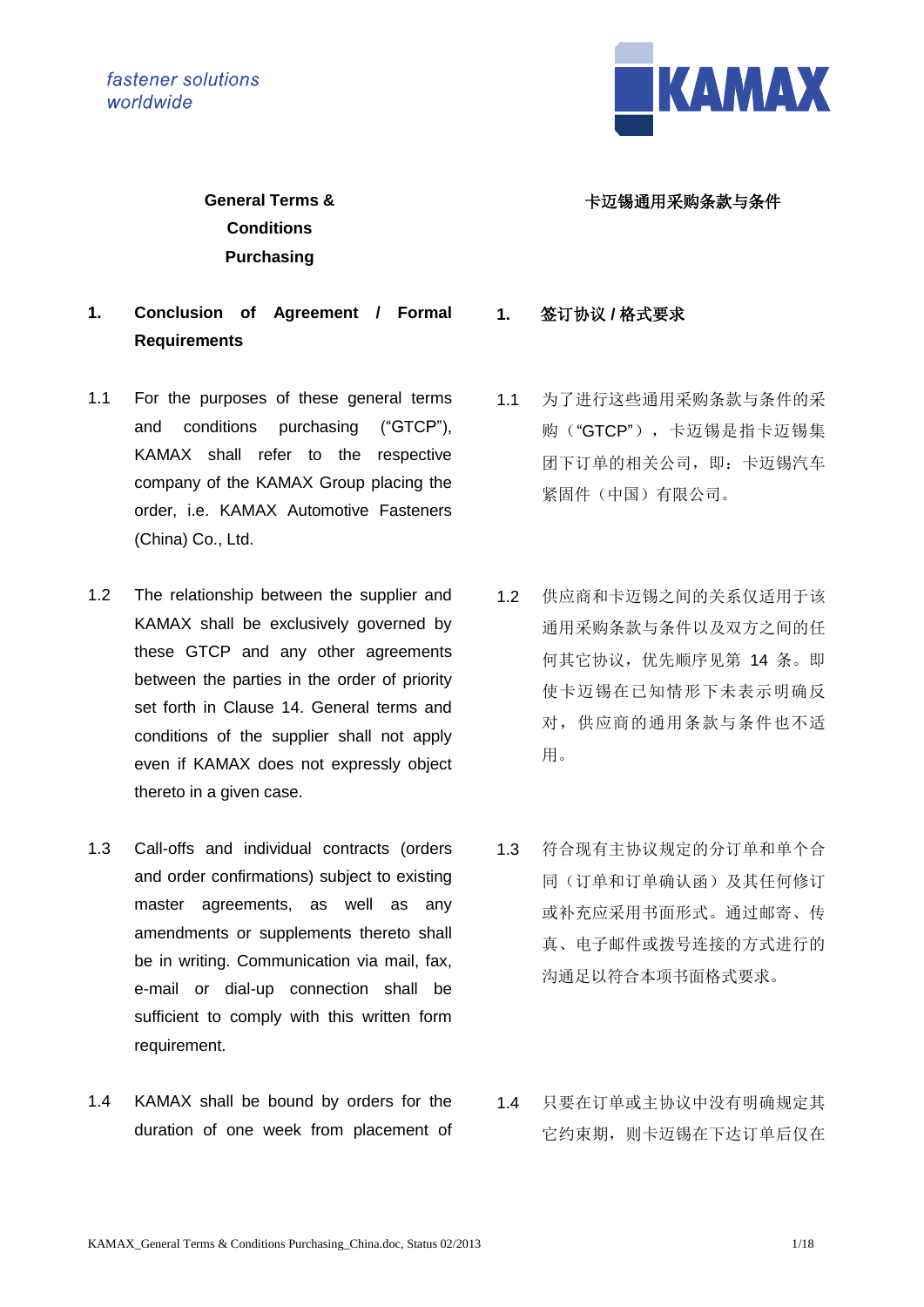such order, to the extent that no other binding period is expressly specified in the order or the master agreement.

- 1.5 Unless otherwise agreed between the supplier and KAMAX in writing, individual call-offs by Kamax under existing master or supply agreements shall be binding on the supplier, unless the supplier objects thereto within one week from receipt of such calloff. Receipt of the objection by KAMAX shall be decisive for determining compliance with the objection period.
- 1.6 Even after conclusion of a single supply agreement, KAMAX shall be entitled to request modifications to the delivery item – with regard to design and construction – as far as this is reasonable. The supplier undertakes to implement the modifications within a reasonable period. The Parties shall mutually agree on the consequences of modification, in particular any resulting increase or decrease in costs as well as changes to delivery dates. Should they fail to reach an agreement in this regard within a reasonable period, KAMAX shall decide as it reasonably sees fit.

一周内受该订单的约束。

- 1.5 除非供应商和卡迈锡另行书面约定,否 则,卡迈锡根据现有主协议或供应协议 提出的分订单对供应商具有约束力,除 非供应商自收到分订单起一周内表示异 议。在异议期内卡迈锡对于收到的异议 是否遵守具有决定作用。
- 1.6 即使在单个供应协议签订后,卡迈锡仍 有权要求 - 在设计和建造方面 - 修改交 付的货品,只要该要求合理。供应商承 诺在合理期限内进行修改。双方对修改 后果,尤其是对所导致的成本提高或降 低以及交付日的变更需协商一致。若双 方在合理期限内未就此达成一致,卡迈 锡应合理地据实作出决定。

### **2. Prices / Conditions of Payment 2.** 价格 **/** 付款条件

- 2.1 The prices agreed shall be fixed prices and include the total price for manufacturing and
- 
- 2.1 约定的价格为固定价格,包括按照下文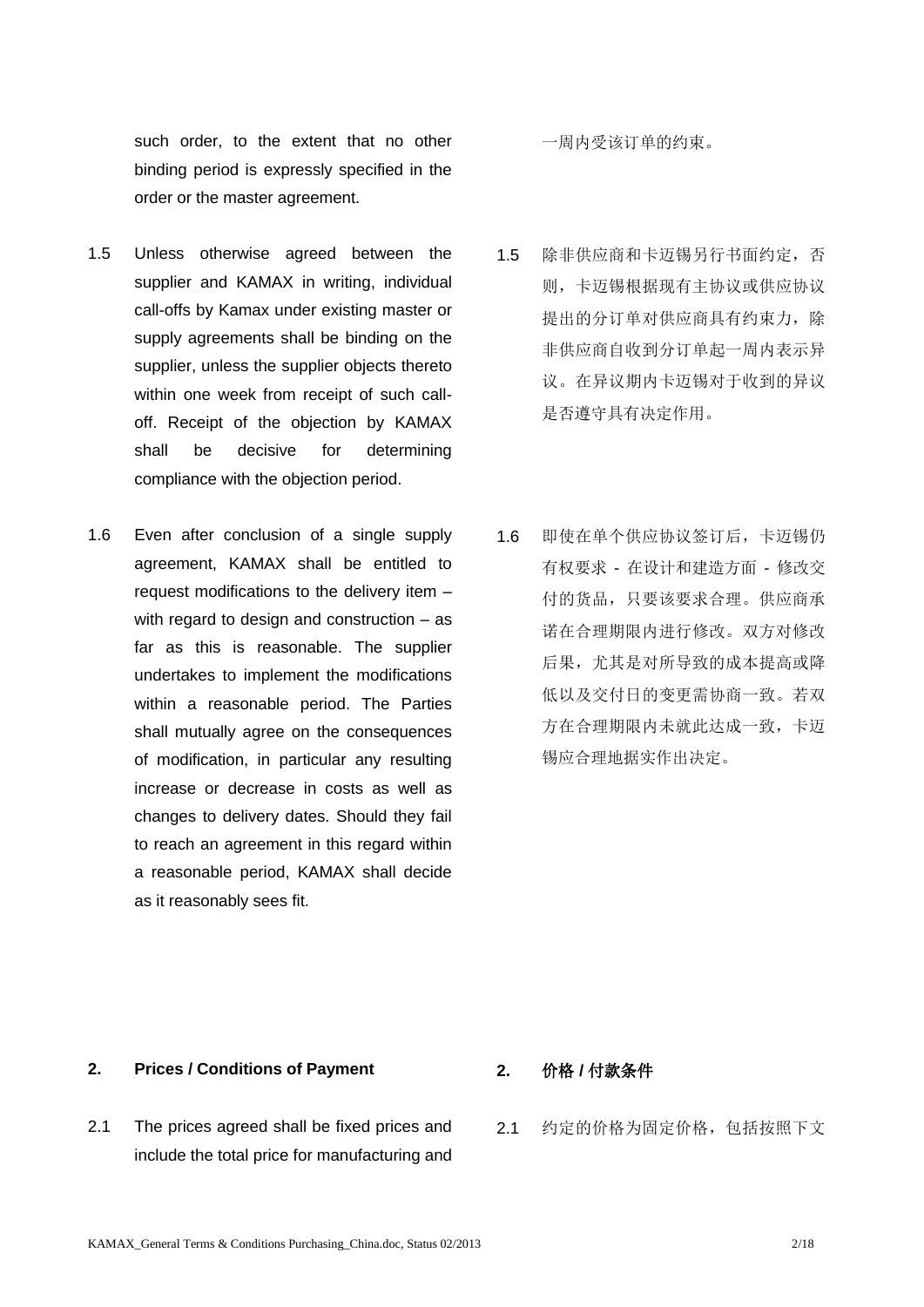delivering the products as per Clause 3.1 below, including all ancillary services, in particular packaging but excluding statutory VAT.

- 2.2 Payment shall be by bank transfer, at the choice of KAMAX. Unless otherwise expressly agreed, Kamax's payment will normally be made within 90 days as of the earlier of either (i) the date when KAMAX received invoice to its satisfactory; or (ii) the date when the goods and/or services provided by the supplier have been properly delivered, inspected and accepted by KAMAX. KAMAX shall be entitled to a 3% discount if payments are made within 14 days as of the above date. Decisive for determining compliance with the payment deadline shall be the crediting of the amount in the supplier's account in the case of payment by bank transfer, or the delivery of a cheque to the supplier for which sufficient funds are available in the case of payment by cheque. To ensure verifiability of the invoice the supplier shall indicate in each invoice the order number, account details, unloading point, supplier number, part number, number of units, price per unit and volume per delivery.
- 2.3 In the event of defective delivery KAMAX shall have the right to withhold an equivalent proportion of the payment until the defective part of the delivery has been duly remedied.

第 3.1 条制造和交付产品(包括所有配 套服务,尤其是包装)的总价格,但不 包括法定增值税。

2.2 由卡迈锡选择,可通过银行转账方式付 款。除非另有明确约定,否则正常情况 下,卡迈锡应在 90 天内付款,起算日 期可从: (i) 卡迈锡收到令其满意的账单 之日; 或者(ii)供应商提供的商品和/或服 务已适当交付并已经卡迈锡验收之日, 以在先者为准。如果在上述日期起 14 日内付款,卡迈锡有权获得 3%的折 扣。若通过银行转账的方式付款,则对 确定是否遵守付款最后期限具有决定性 的是相关金额是否贷记入供应商账户, 若通过支票付款,则对确定是否遵守付 款最后期限具有决定性的是向供应商交 付金额足够的支票。为了确保账单的可 验证性,供应商应在每张账单上写明订 单号、账户具体信息、卸货点、供应商 号码、零件号、件数、每件价格和交付 量。

2.3 若交付货物存在缺陷,卡迈锡有权扣除 相当比例的付款,直至交付货物存在缺 陷的部分得到适当补救。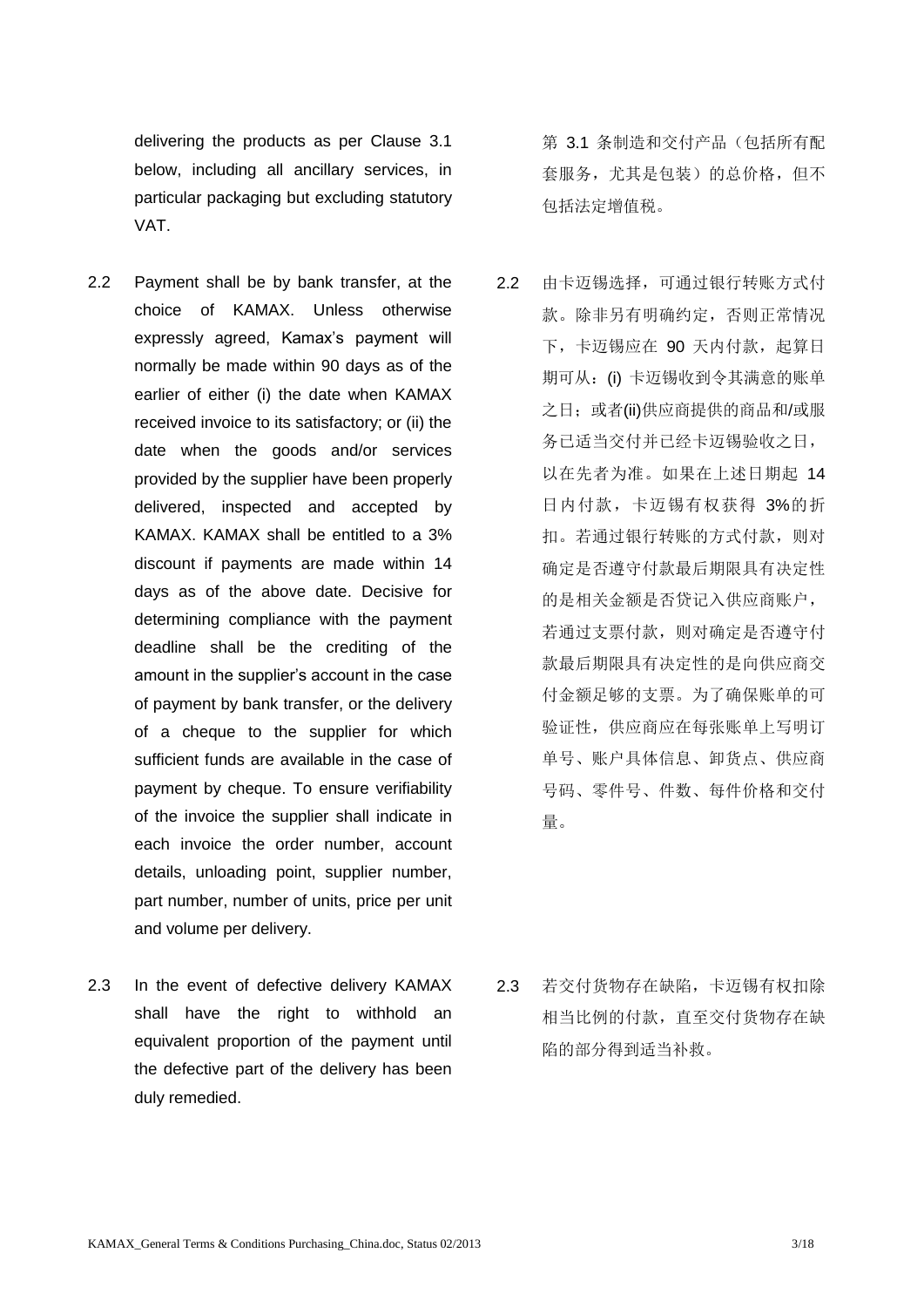- 2.4 The supplier shall not be entitled to offset its claims unless these have been decided on by a court or arbitration tribunal. The same applies to the assertion of retention rights.
- 2.5 Without the prior consent of KAMAX, which may not be unreasonably withheld, the supplier shall not be entitled to assign any claims it may have to third parties or have these collected by the same.

### **3. Terms of Delivery 3.** 交付条款

- 3.1 Unless otherwise expressly agreed, deliveries shall be made DDP to the KAMAX plant as specified by Kamax (Incoterms 2010).
- 3.2 The supplier shall notify KAMAX of any deliveries on the date of their dispatch. A delivery note shall be attached in duplicate to each delivery. The delivery note shall indicate the order number, article number and supplier assigned by KAMAX, as well as the quantity delivered.
- 3.3 For any deliveries expressly agreed as "ex works" on exceptional cases, KAMAX shall be notified as soon as possible of the dimensions and the weight of the consignment. Where the supplier commissions a freight forwarder on behalf of KAMAX, the supplier shall ensure that such freight forwarder issues any necessary notifications and declarations in
- 2.4 供应商无权抵销其债权,法院或仲裁庭 已作出裁定的除外。本项规定同样适用 于主张留置权。
- 2.5 未经卡迈锡事先同意(未必是不合理的 扣款),供应商无权将其可能享有的任 何债权转让给第三方或者安排第三方收 款。

- 3.1 除非另有明确约定,否则,按完税价交 付至卡迈锡指定的卡迈锡工厂(《国际 贸易术语解释通则》2010 年版)。
- 3.2 供应商应于发货日告知卡迈锡有关任何 交货的情况。每次交付时随附交货单一 式二份。交货单上应写明订单号、货 号、卡迈锡指定的供应商以及交付数 量。
- 3.3 对于例外情况下明确约定为"工厂交货 价"的任何交货,应尽快将托运货物的尺 寸和重量告知卡迈锡。若供应商代表卡 迈锡委托某个货运代理,供应商应确保 该货运代理就此出具任何必要通知和声 明。供应商仅在卡迈锡事先明确授权其 委托货运代理时,方可代表卡迈锡委托 货运代理。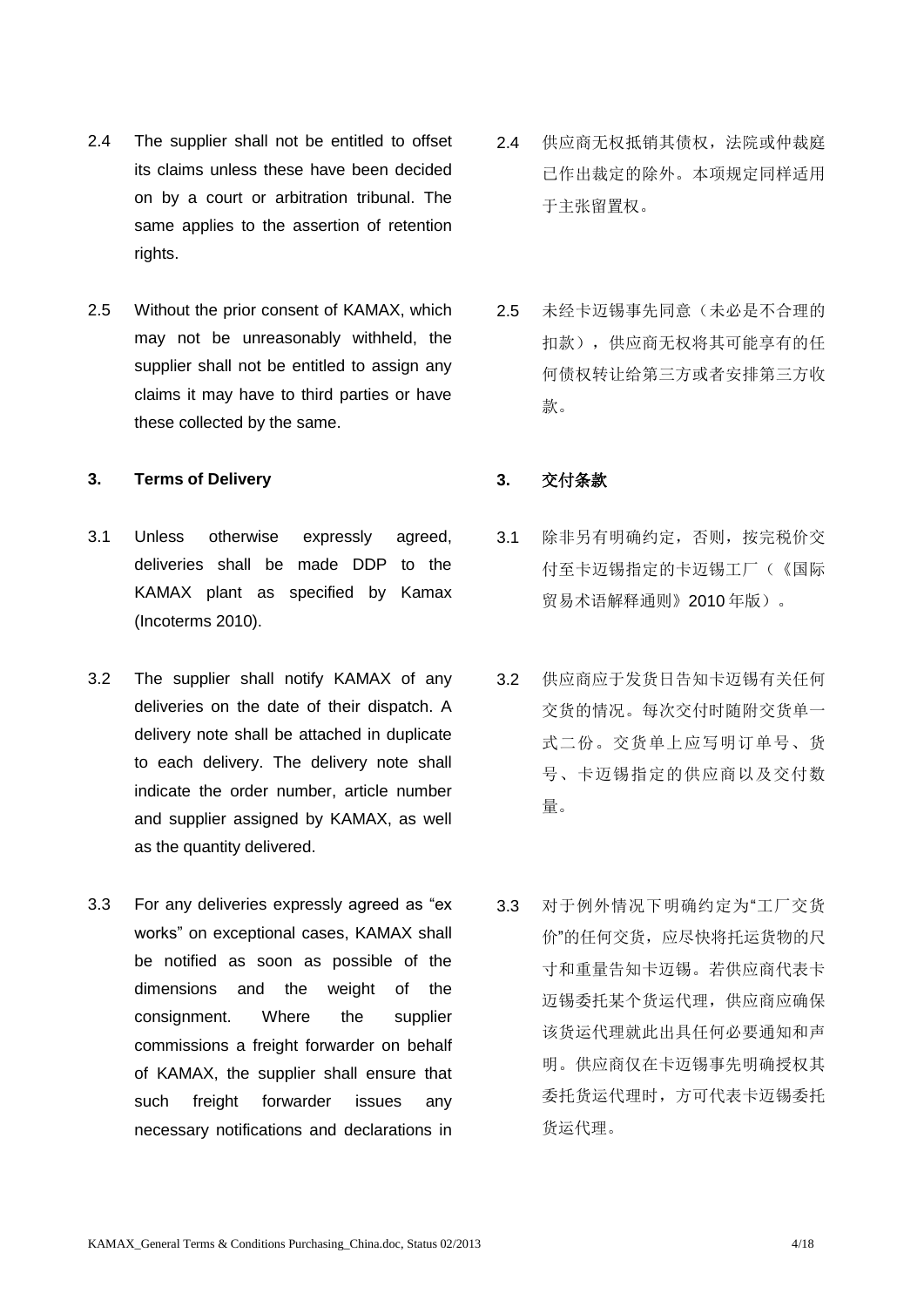this regard. The supplier shall only be entitled to commission the freight forwarder on behalf of KAMAX if KAMAX has previously expressly authorised it to do so.

- 3.4 When completing the shipping documents the supplier shall ensure that customs clearance shall be carried out at KAMAX's plant and that KAMAX is exempted from the obligation to present goods. For deliveries from countries benefiting from preferential treatment the supplier shall attach the proof of preferential status to each delivery. Prior to each delivery the supplier shall check whether the goods require an export licence, and if so, shall notify KAMAX thereof without undue delay and obtain such licence.
- 3.5 The supplier undertakes to notify KAMAX of the substances contained in its products (citing the relevant CAS number and percentage by weight contained in each homogeneous material), to the extent the importation and use of such substances in China is restricted or subject to special control, including but not be limited to those addressed under the following legislation and regulations:
	- List of Toxic Chemicals Severely Restricted for Import and Export in China
	- Catalogue of Dangerous Chemcials
	- List of Controlled Ozone Layer Depleting Substance
	- Measures on Environment

3.4 当办妥货运单据时,供应商应确保在卡 迈锡工厂进行清关并确保卡迈锡免于履 行出示货物的义务。对于来自享受优惠 待遇的国家的交付货物,供应商应在每 次交付时附上优惠证明。每次交付前, 供应商应检查商品是否需要出口许可 证,若需要,应立即通知卡迈锡并获得 该许可证。

- 3.5 对于进口或在中国使用受限制的或者须 受到特殊管制的物质,包括但不限于以 下法律法规中提到的那些物质,供应商 承诺将其产品中所含此类物质告知卡迈 锡(援引相关 CAS 编号和每种均质材 料中所含重量的百分比):
	- 《中国严格限制讲出口的有毒化 学品目录》
	- ─ 《危险化学品名录》
	- ─ 《中国受控消耗臭氧层物质清 单》
	- 《新化学物质环境管理办法》 (即:未列入《中国现有化学物 质名录》的那些物质)
	- 对于供应商提供的将再出口至另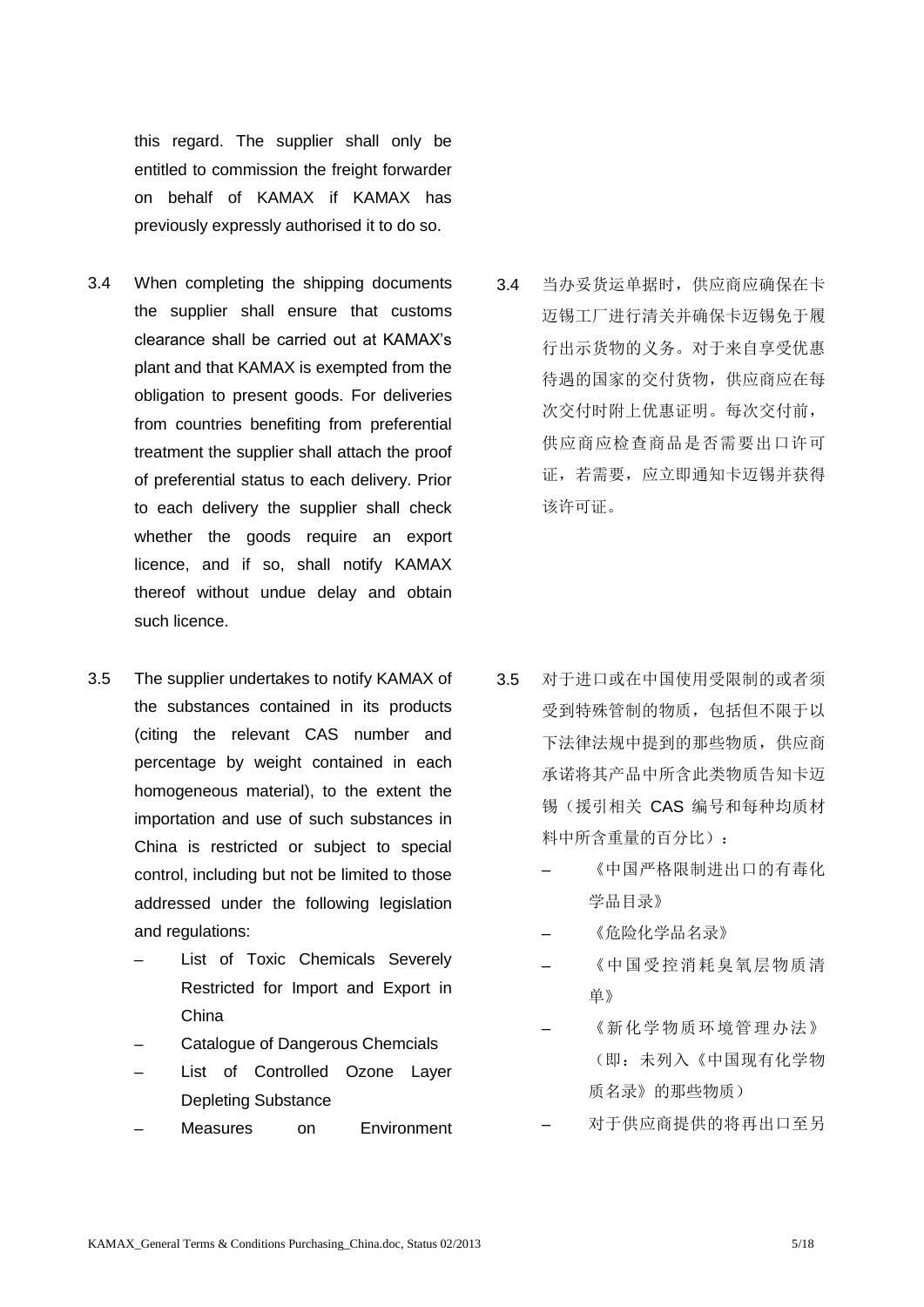Administration of New Chemical Substances (i.e. not listed in the Inventory of Existing Chemical Substance in China)

For those products provided by the suppliers which are to be further exported to another jurisdiction, the supplier is obliged to support KAMAX in fulfilling the respective requirements on control of chemical substances (e.g. REACH Regulation in EU).

### **4. Delivery Dates and Delay 4.** 交付日期和延迟

- 4.1 Agreed dates and deadlines shall be binding. The supplier shall be in default without the necessity of a reminder where it fails to deliver the goods or does not deliver these by the delivery date.
- 4.2 The supplier undertakes to inform KAMAX of any foreseeable delays in writing and without undue delay.
- 4.3 In case of delay in delivery, KAMAX shall have the right to demand payment of liquidated damages equalling to 0.3% of the respective total purchase price for each working day of delay, but up to 10% of the respective total purchase price. Such liquidated damages shall be deducted from any compensation payable in respect of the delivery. This shall not affect KAMAX's right to claim compensation for further losses it suffers. Should KAMAX accepts a delayed delivery without objection, it shall be

一个管辖区的那些产品,供应商 有义务在卡迈锡履行相关化学物 质管制要求(例如欧盟的《关于 化学品注册、评估、授权和限制 的规定》)时提供支持。

- 4.1 约定的日期和最后期限是具有约束力 的。若供应商未交货或者在交付日结束 前仍未交货,届时无需催交,供应商即 被视为违约。
- 4.2 供应商承诺将任何可预见的延迟以书面 形式及时告知卡迈锡。
- 4.3 若发生交付延迟,每延迟一个工作日, 卡迈锡有权要求支付相当于相应总购价 款 0.3%的讳约金, 但讳约金最高金额 为相应总购价款的 10%。此违约金应从 相关交货支付的赔偿中扣除。这并不影 响卡迈锡就其遭受的其它损失提出索赔 的权利。若卡迈锡同意接受延迟交付, 则视为其明确保留索要上述违约金(包 括任何其它损害赔偿)的权利。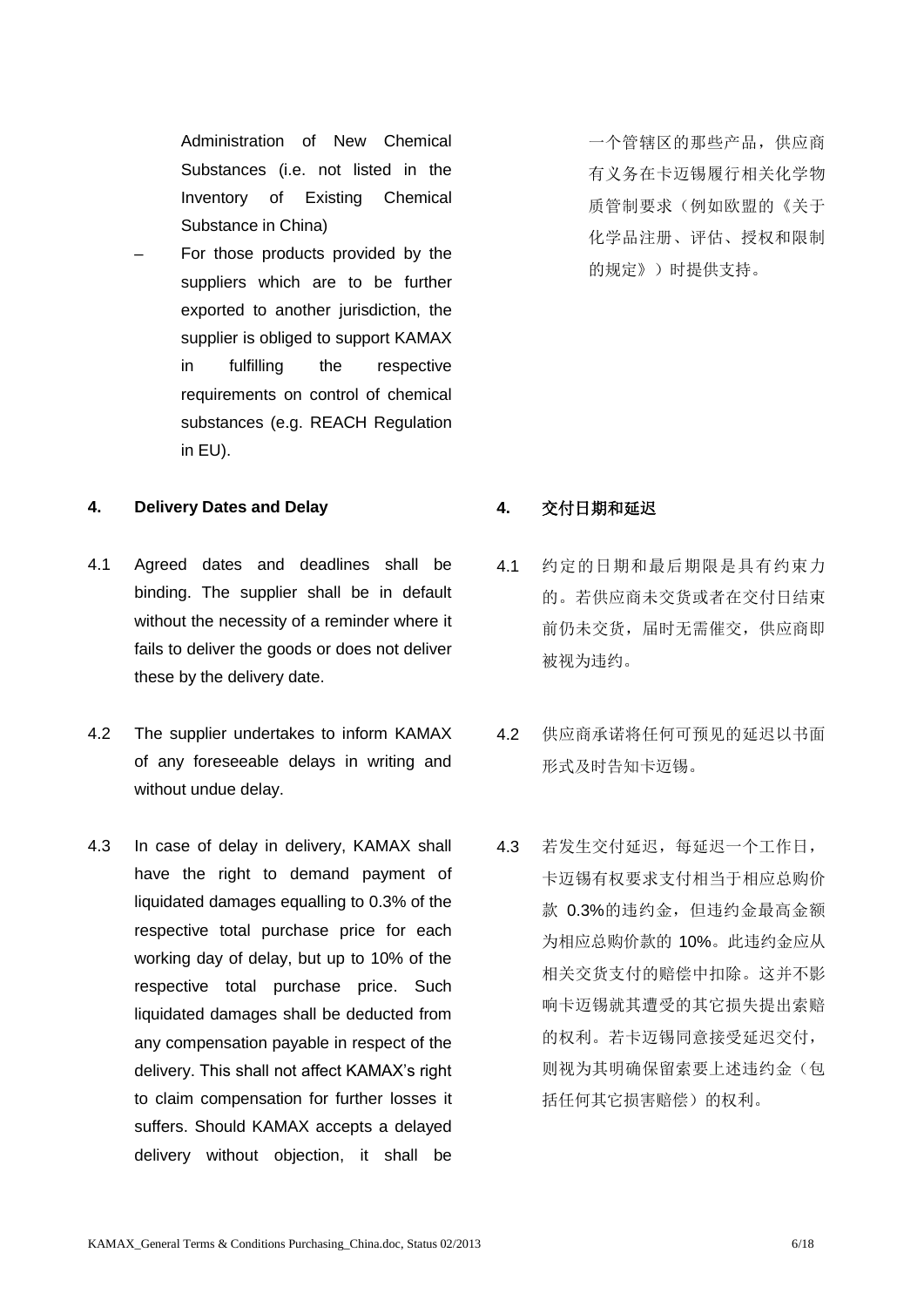deemed that it expressly reserves the right to claim for the above liquidated damages including for compensation for any further damages.

# **5. Confidentiality / Intellectual Property Rights / Information**

- 5.1 The supplier undertakes to maintain secrecy as to the information provided by KAMAX such as drawings, records, findings, specimens, production means, models, data carriers etc., and neither to disclose such information to third parties (including sub-suppliers) without the prior written consent of KAMAX, make any copies thereof nor to use the same for any other purposes than as defined by KAMAX. The supplier shall obtain corresponding undertakings from its sub-suppliers before engaging such sub-suppliers.
- 5.2 The supplier shall keep the records and items as well as copies thereof provided to it safe and secure at its expense and surrender or destroy these at any time when requested by KAMAX. At KAMAX's request the supplier shall confirm in writing that it returned or destroyed all such records and items.
- 5.3 Without the prior written consent of KAMAX, the supplier may not advertise its business relationship with KAMAX.
- 5.4 Each event of breach of any of the above obligations set forth in Clause 5 shall be

**5.** 保密 **/** 知识产权 **/** 信息

- 5.1 供应商承诺对卡迈锡提供的信息(例如 图纸、记录、研究成果、样本、生产方 法、模型、数据载体等)保密,且在未 获得卡迈锡事先书面同意的情况下,不 会向第三方(包括次级供应商)披露此 类信息,不复制任何此类信息,也不会 将这些信息用于卡迈锡规定目的之外的 任何其它目的。供应商应在聘请这类次 级供应商之前获得其相应承诺。
- 5.2 供应商应保存提供给其的记录和物品及 其复印件/复制品的安全,费用自理,并 应卡迈锡要求随时将其交还或销毁。经 卡迈锡要求,供应商应书面确认其已返 还或销毁所有这些记录和物品。
- 5.3 未经卡迈锡事先书面同意,供应商不得 宣传其与卡迈锡之间的商业关系。
- 5.4 对于每次违反第 5 条中规定的任何上述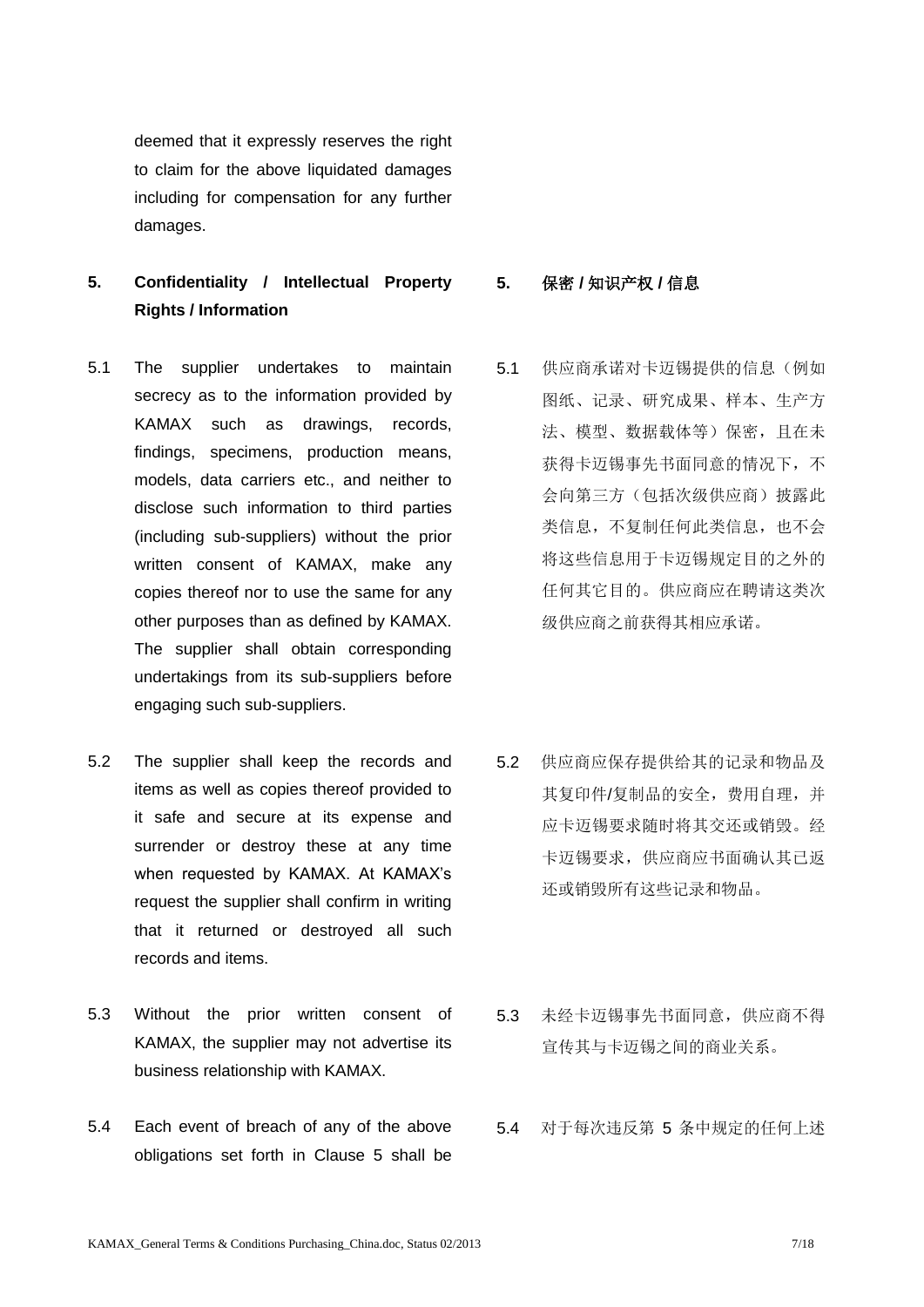subject to liquidated damages of RMB 200,000 up to a maximum of RMB 800,000 per calendar year. The liquidated damages shall become due and payable at the time of the breach. Any liquidated damages paid shall be credited towards claims for damages. KAMAX reserves the right to assert further claims for damages against the supplier.

- 5.5 The supplier shall indemnify KAMAX against claims of third parties resulting from the infringement, for which the supplier is responsible, of intellectual property rights in Europe, Asia or the U.S. by a delivery item used as contractually agreed. The indemnification obligation shall also cover losses of KAMAX including the costs of necessary legal action. This shall not apply to the extent the supplier has manufactured the delivery items according to KAMAX's specifications (drawing specifications, design specifications, other descriptions).
- 5.6 The Parties undertake to inform each other without undue delay of any risks of infringement or alleged cases of infringement of which they become aware and to give each other the opportunity to defend against any relevant claims.

## **6. Quality Management 6.** 质量管理

6.1 The supplier's deliveries shall meet stateof-the-art scientific and technological standards, applicable safety regulations and the agreed technical specifications. It

义务,须按人民币 200,000 元的标准支 付违约金,每个日历年违约金最高金额 为人民币 800,000 元。违约金于发生违 约时到期应付。支付的任何违约金应属 于损害赔偿。卡迈锡保留针对供应商主 张其它损害赔偿的权利。

5.5 供应商应向卡迈锡保证:因按合同约定 使用的交货侵犯欧洲、亚洲或美国的知 识产权(供应商应对此负责)而导致第 三方提出的索赔得以免责。赔偿义务也 涵盖卡迈锡的损失,包括必要的法律诉 讼费用。本项规定不适用于供应商已根 据卡迈锡的规格(图纸规格、设计规 格、其它描述)已制造的交货。

5.6 双方承诺及时将他们所知的侵权风险或 涉嫌侵权的案件相互通报并承诺相互提 供机会避免任何相关的索赔。

6.1 供应商的交货应符合最先进的科技标 准、适用的安全规定和约定的技术规 格。其应持续监控其交货和服务的质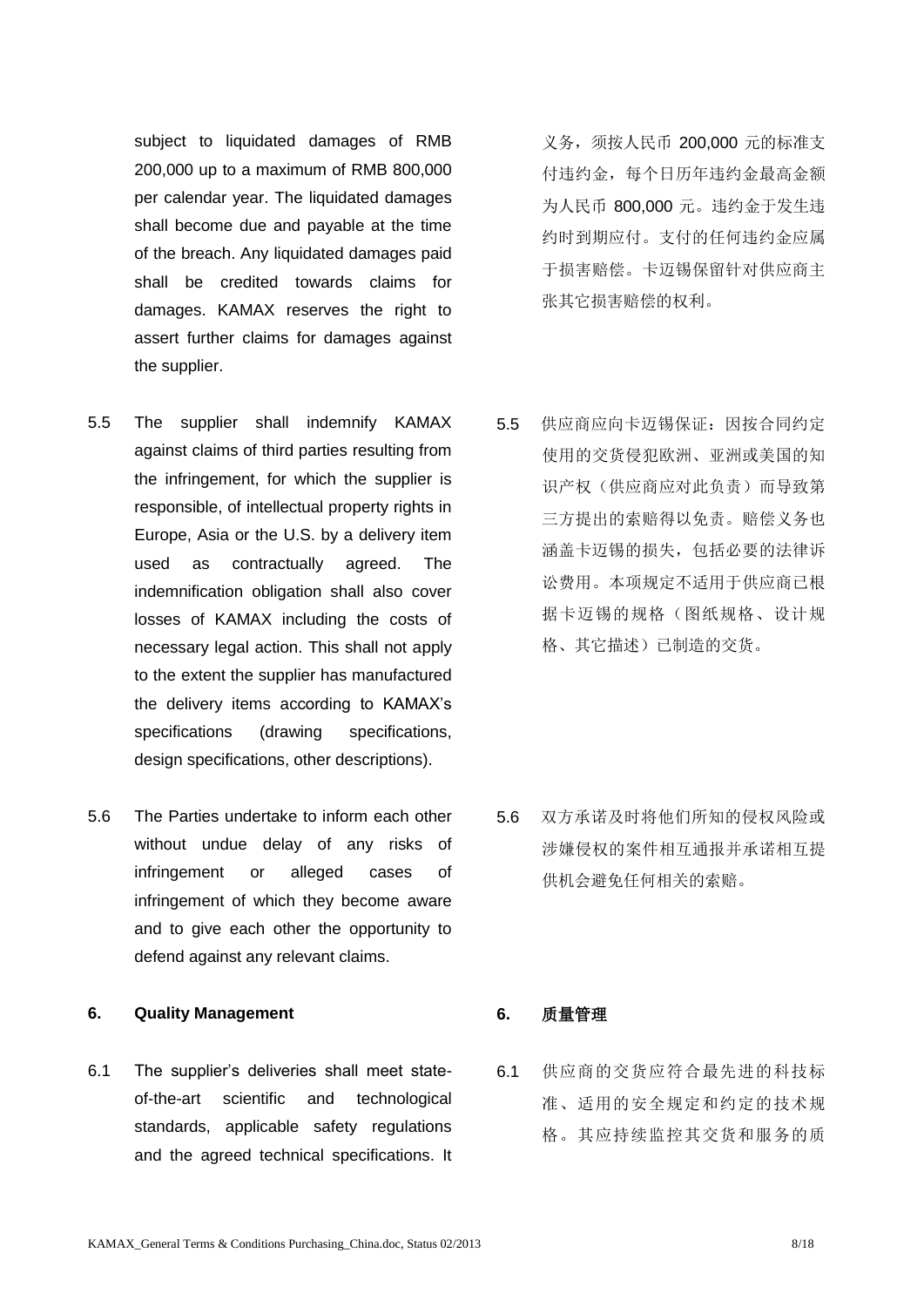shall continuously monitor the quality of its deliveries and services. To this end it shall set up a suitable quality management system in accordance with DIN EN ISO 9001, ISO TS 16949 or VdA 6.1 and furnish proof thereof.

- 6.2 Where the Parties have concluded a quality assurance agreement, KAMAX's inspection duty shall be limited to checking the quantity and identity of the delivery item as well as checking for visible damage. KAMAX shall notify the supplier of any defects identified during such inspection. Notification shall be deemed as timely where it is received by the supplier within two weeks of delivery of the goods.
- 6.3 Where the Parties have not concluded a quality assurance system, KAMAX undertakes to check the goods for defects within a reasonable period. KAMAX shall notify the supplier of any defects identified. Notification shall be deemed as timely where it is received by the supplier within two weeks of delivery of the goods or, in the case of latent defects, of such defects having been discovered by KAMAX.

### **7. Defects and Product Liability 7.** 缺陷和产品责任

7.1 The supplier warrants and represents that all services and deliveries are qualified for a correct, secure and economic use, that they meet the scientific and technological standards and that they are suitable for the 量。为此,其应根据 DIN EN ISO 9001、 ISO TS 16949 或 VdA 6.1 建立 适当的质量管理体系并提供相应证明。

6.2 若双方已签署质量保证协议,卡迈锡检 验的责任则限于检查交货的数量和一致 性以及检查是否存在明显损坏。卡迈锡 应将检验过程中查明的任何缺陷告知供 应商。若供应商在货物交付后两周内收 到通知,则视为通知是及时的。

6.3 若双方未签署质量保证体系,卡迈锡承 诺在合理期限内检查货物是否存在缺 陷。卡迈锡应将确定的任何缺陷告知供 应商。若供应商在货物交付后两周内收 到通知,或者如存在潜在缺陷,若供应 商在卡迈锡发现这类缺陷后两周内收到 通知,则视为通知是及时的。

7.1 供应商作出以下保证和陈述:所有服务 和交付货物是合格的,可供正确、安全 和经济地使用,并且符合科技标准,适 用于拟定用途。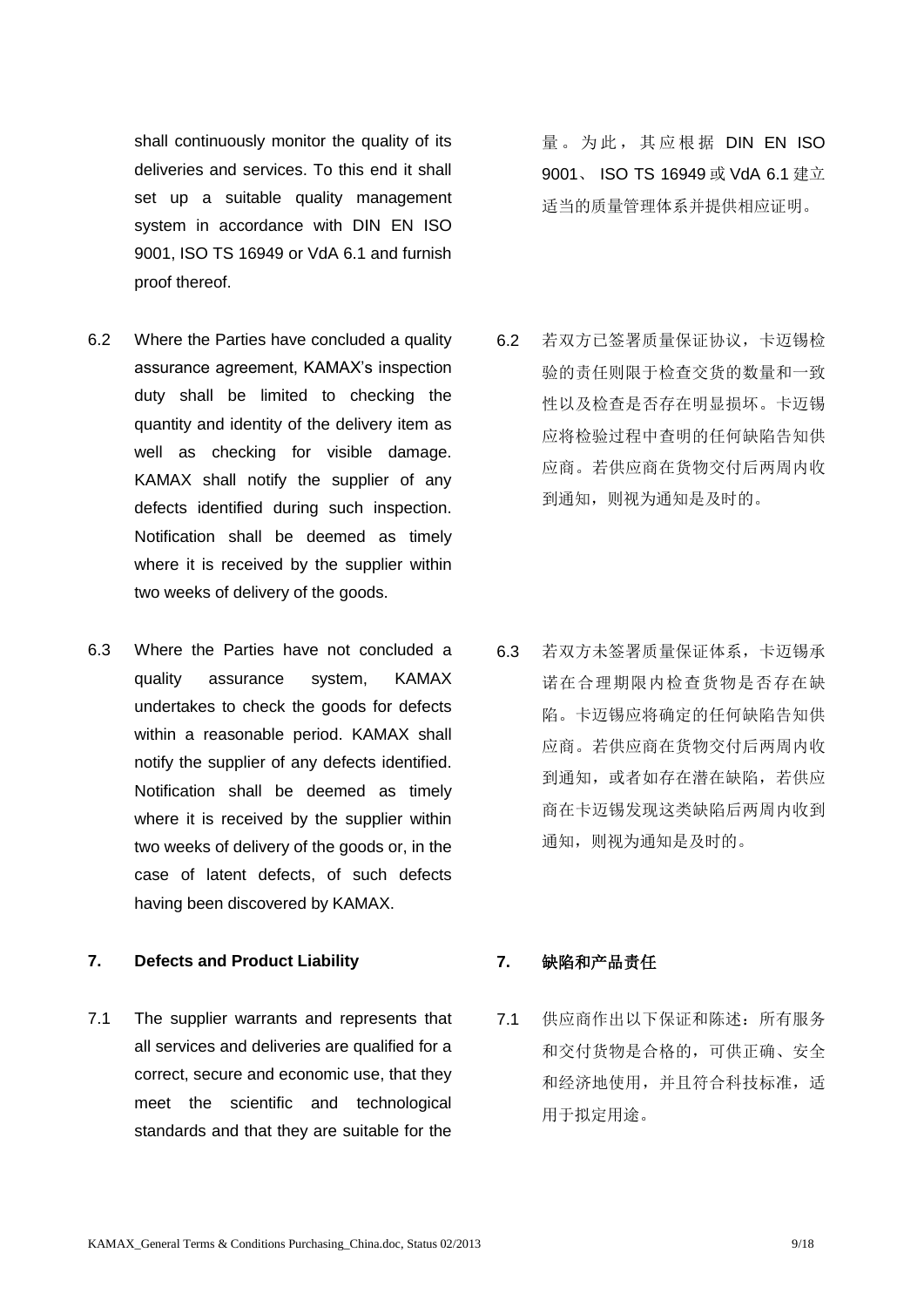intended use.

- 7.2 In manufacturing the deliveries or rendering its services the supplier shall comply with all relevant legal provisions, in particular all relevant environmental, hazardous material, dangerous goods and accident prevention regulations, as well as the generally recognised safety and occupational health rules.
- 7.3 In the event of defective delivery KAMAX is entitled – subject to the warranty rights separately agreed in a master agreement – to demand, at its choice that the supplier shall remedy any defects either by means of repair or replacement. This shall not affect any further statutory or contractual claims which KAMAX might have.
- 7.4 Subject to the warranty rights separately agreed in a master agreement, KAMAX may remedy a defect itself at the supplier's expense, if it is unreasonable to expect KAMAX to wait for it to be remedied by the supplier, in particular where an immediate remediation of the defect is required to prevent significant damage or to guarantee operational safety.
- 7.5 The supplier shall be liable for damage prevention measures (e.g. product recall, customer service measures or other field measures) taken by KAMAX, its customers or other third parties, to the extent such measures result from the defectiveness of the product delivered by the supplier or any
- 7.2 在制造交付货物或提供服务时,供应商 应遵守所有相关法律规定,尤其是所有 有关环境、有害物质、危险商品和事故 预防方面的规定以及公认的安全和职业 健康方面的规定。
- 7.3 若交付货物存在缺陷,卡迈锡有权 在 受限于主协议中另行约定的质保权的情 况下 – 自行选择要求供应商以修理或更 换的方式补救任何缺陷。本项规定并不 影响卡迈锡可能享有的任何其它法定的 或合同约定的权利主张。
- 7.4 如果期待卡迈锡等待由供应商补救缺陷 是不合理的,尤其是如果需立即补救缺 陷以防止明显损害或保证操作安全,则 在遵守主协议中另行约定的质保权的情 况下,卡迈锡可自行补救缺陷,费用由 供应商承担。
- 7.5 供应商对卡迈锡、其客户或其他第三方 采取的防损措施(例如产品召回、客户 服务措施或其它现场补救措施)承担责 任,前提是这些措施是因供应商交付的 产品存在缺陷或者是因供应商负有责任 的任何其它违约情形而采取的。经卡迈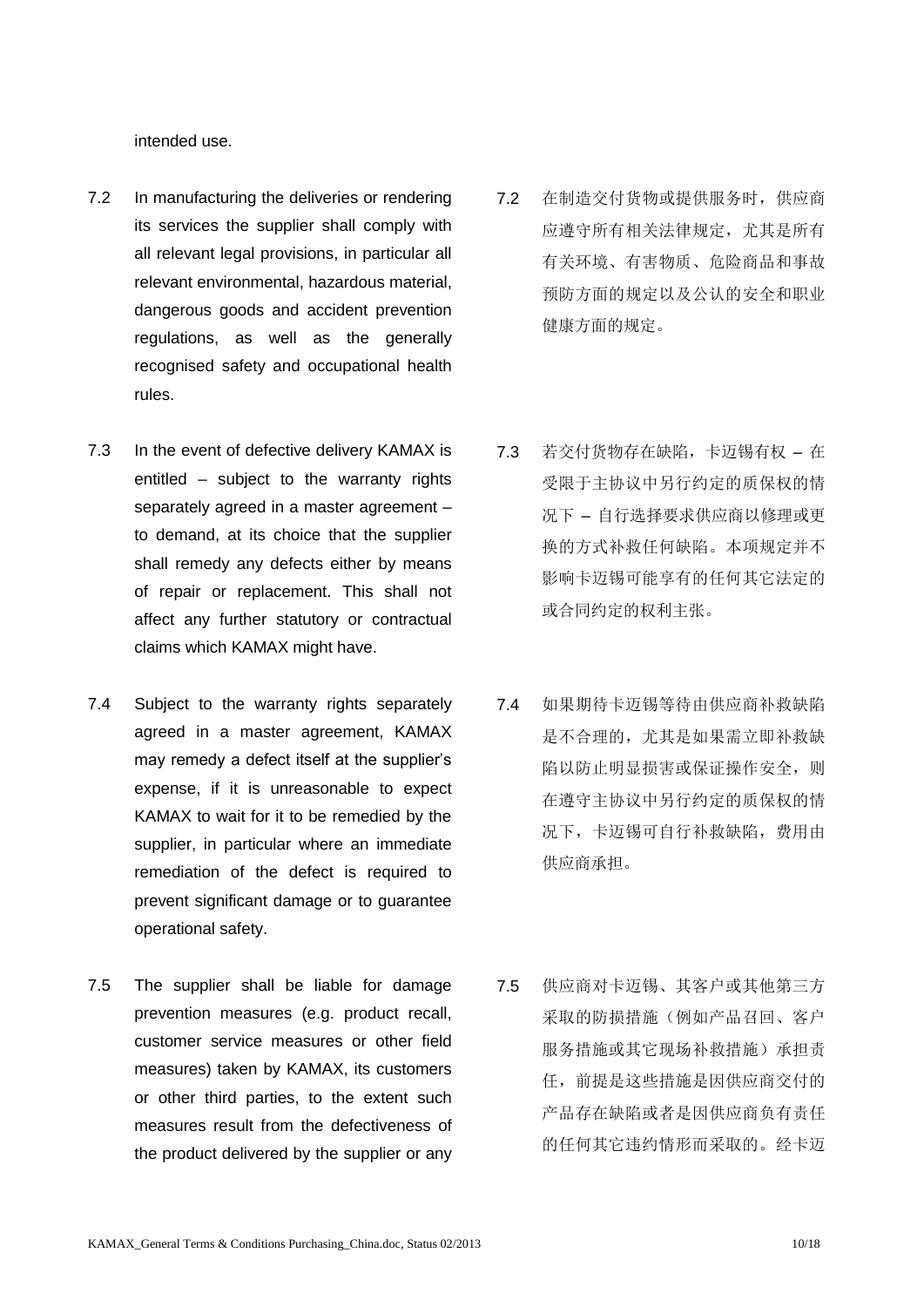other breach of duty for which the supplier is responsible. As far as requested by Kamax, the supplier shall bear the burden of proof that the concerned products it delivered are free from defects.

7.6 The statutory provisions shall apply in all other respects.

## **8. Product Liability, Indemnification, Liability Insurance**

- 8.1 Where the supplier is responsible for damage to products it shall be obliged to indemnify KAMAX on first demand from third-party claims based on such damage, if (1) the cause of the claim falls within its sphere of control and organisation and (2) it is itself liable vis-à-vis the third party.
- 8.2 Within the scope of its liability for claims pursuant to above Clause 8.1, the supplier also undertakes to reimburse expenses arising from or in connection with recalls carried out by KAMAX pursuant to applicable statutory regulations. KAMAX shall inform the supplier  $-$  to the extent possible and reasonable – of the content and the scope of recalls to be carried out, giving it the opportunity to comment thereon. In this case KAMAX shall, at its reasonable discretion and taking into account all circumstances of the specific case at hand, decide on which measures to take as part of the recall. To this end, apart from ensuring for efficient hazard management, particular consideration must

锡提出要求,供应商应就其交付的相关 产品并无缺陷承担举证责任。

7.6 在所有其它方面均适用的法律规定。

## **8.** 产品责任、补偿、责任保险

- 8.1 如果第三方就产品损害提出索赔,且供 应商对这些损害负有责任,若(1)索 赔的原因在其控制和组织范围内且 (2)其本身对第三方负有责任,则其 有义务在第三方一提出索赔要求后须向 卡迈锡作出补偿。
- 8.2 在其根据上文第 8.1 条对索赔承担的责 任范围内,供应商还承诺对因卡迈锡根 据适用法律规定进行的召回而发生的或 与之相关而发生的费用予以补偿。卡迈 锡应 – 在合理范围内尽可能 – 将待进行 的召回内容和范围告知供应商,给供应 商提出意见的机会。在该情况下,卡迈 锡应在考虑现有的具体案例的全部情形 后合理自行决定采取哪些措施作为召回 的一部分。为此,除了确保有效的危害 管理,还必须特别考虑卡迈锡作为优质 商品制造商享有的良好商誉。卡迈锡的 其它法定权利主张仍不受影响。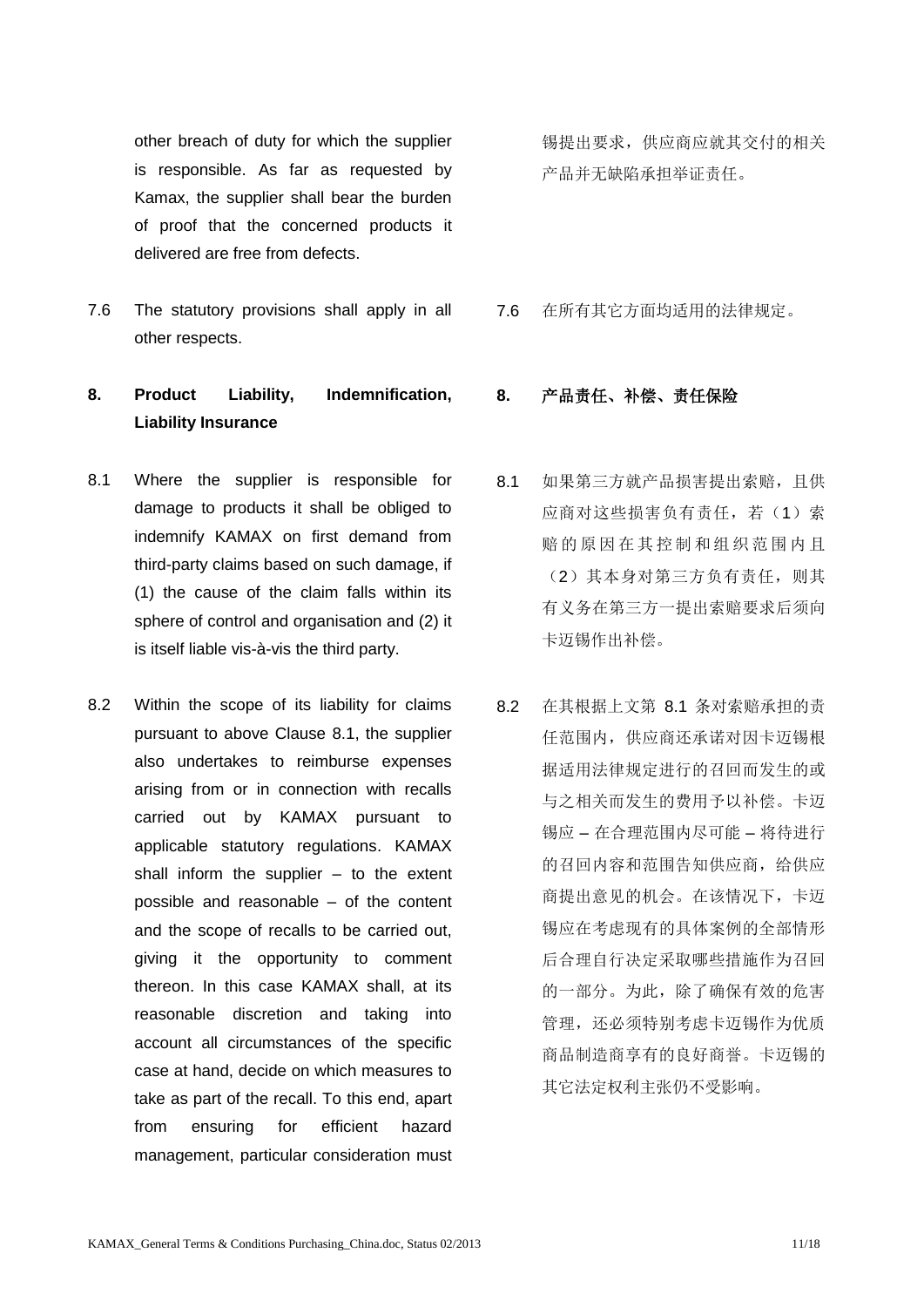also be given to KAMAX's good reputation as a manufacturer of quality goods. Other statutory claims of KAMAX shall remain unaffected.

8.3 The supplier undertakes to take up product liability insurance that also provides an appropriate amount of coverage for product recalls, however at least RMB 80 million per claim.

### **9. Tools and Materials Provided 9.** 提供的工具和材料

- 9.1 Where KAMAX provides the supplier with parts or materials, these shall remain the property of KAMAX. These shall be processed, mixed or combined by the supplier on behalf of KAMAX in its capacity as manufacturer Where, in connection with the processing, mixing or combining of such parts or materials with items belonging to third parties, said parties retain their ownership rights, KAMAX shall acquire coownership in the new item in the proportion of the value of the item to that of the other items at the time of processing, mixing or combining. The supplier shall do an inventory at least once a year at its expense. Any costs arising from discrepancies identified in inventory shall be borne by the supplier.
- 9.2 Production and inspection means provided or paid for by KAMAX (either directly or by means of amortisation) as well as the relevant accessories and documentation shall be or remain the property of KAMAX

8.3 供应商承诺投保产品责任险,该险为产 品召回提供适当的保额,但是针对每项 索赔,保额最低为人民币 8000 万元。

9.1 如果卡迈锡向供应商提供零件或材料, 这些零件和材料仍均属卡迈锡财产。供 应商应作为制造商代表卡迈锡加工、混 合或组合该零件和材料。如果将该零件 或材料与属于第三方的产品进行加工、 混合或组合,则以上各方均拥有其所有 权,卡迈锡应按照在加工、混合或组合 时其物品的价值与其他物品之间的比例 按比例获得对新生物品所享有的共有 权。供应商每年至少自费盘点一次。因 盘点中确认的偏差所产生的任何费用由 供应商承担。

9.2 卡迈锡提供的或(直接或通过分摊)支 付的生产工具或检验工具以及相关附件 和资料应当是,或仍然是属于卡迈锡的 财产,并且如果适用,也应视为卡迈锡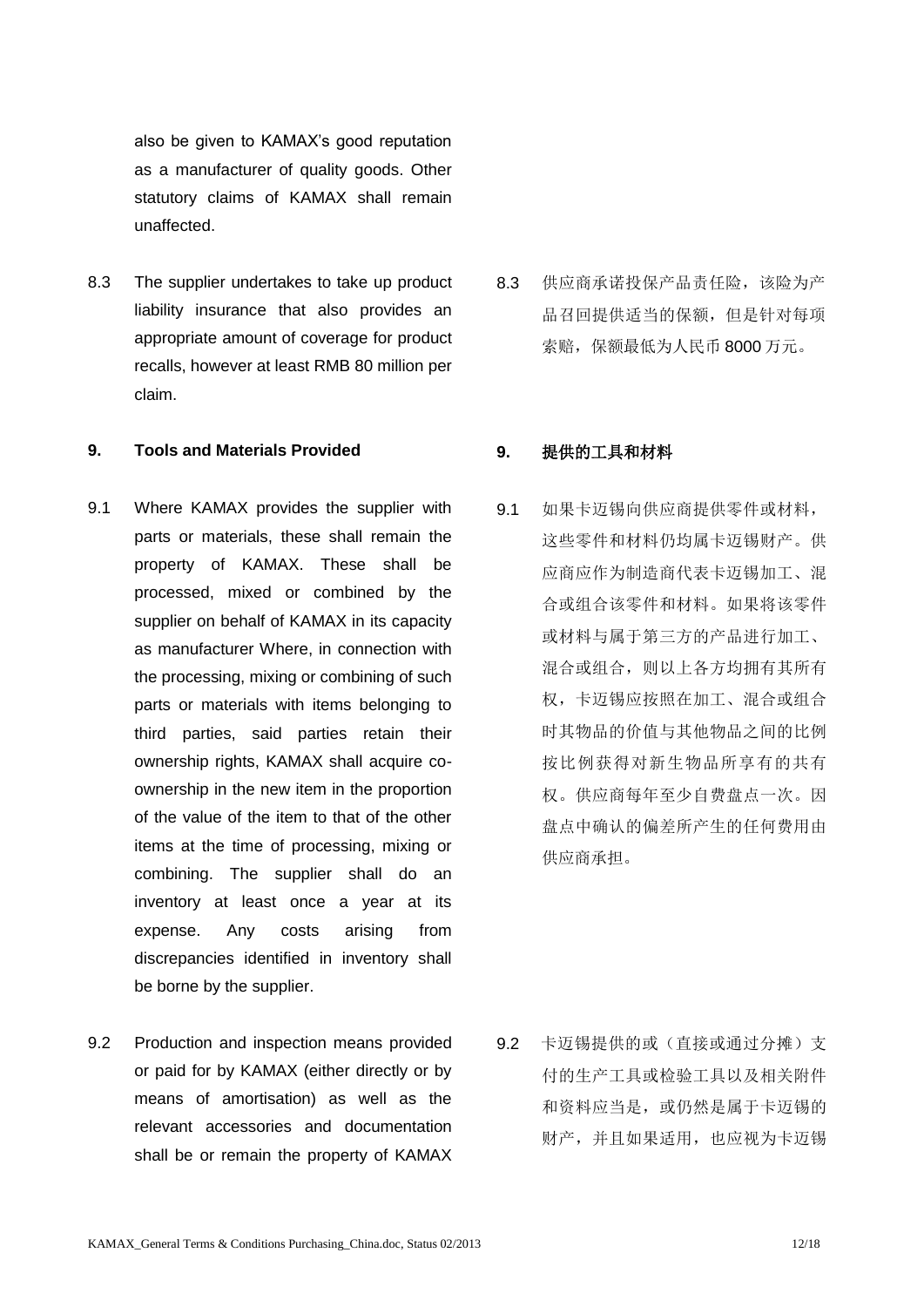and shall be identified as such or, if applicable, as property of KAMAX's customer. These shall be provided to the supplier on a loan basis, and KAMAX may demand that they be returned at any time.

9.3 The items specified in Clauses 9.1 and 9.2 may only be used to manufacture products for KAMAX, and shall be kept in good condition at the supplier's expense. The supplier shall bear the risk for as long as these are in its possession and shall have them insured at replacement cost. The supplier already assigns all compensation claims arising from such insurance to KAMAX. KAMAX accepts such assignment. The supplier shall have no right of retention with regard to these items.

### **10. Software 10.** 软件

Where deliveries include customised software, the supplier agrees, for a period of 5 years from delivery, to modify/improve the software based on KAMAX's specifications in exchange for reimbursement of reasonable costs. Where the software is sourced from upstream suppliers, the supplier shall extend this obligation to such suppliers and shall provide proof to this effect upon request of Kamax.

## **11. Replacement Parts 11.** 更换备件

11.1 The supplier undertakes to ensure the 11.1 供应商承诺, 在批量生产卡迈锡产品期

客户的财产。这些应以出借方式提供给 供应商,而且卡迈锡可随时要求供应商 归还。

9.3 第 9.1 条和第 9.2 条中规定的物品仅可 用于为卡迈锡制造产品,且应使其保持 状态良好,费用由供应商承担。只要这 些物品被供应商占有,则供应商应为其 承担风险,并按更换费用金额为其投 保。供应商已将因这种保险产生的所有 索赔权转让给卡迈锡。卡迈锡接受这样 的转让。供应商对这些物品无保留权。

如果交付物品包括定制的软件,则供应 商同意在交付后 5 年内,按照卡迈锡的 规范更改/改进软件,以得到合理的补偿 费用。如果软件是购自上游供应商,则 供应商应将该义务延伸至这些上游供应 商,为此,一经卡迈锡提出要求他应该 提供相关证明。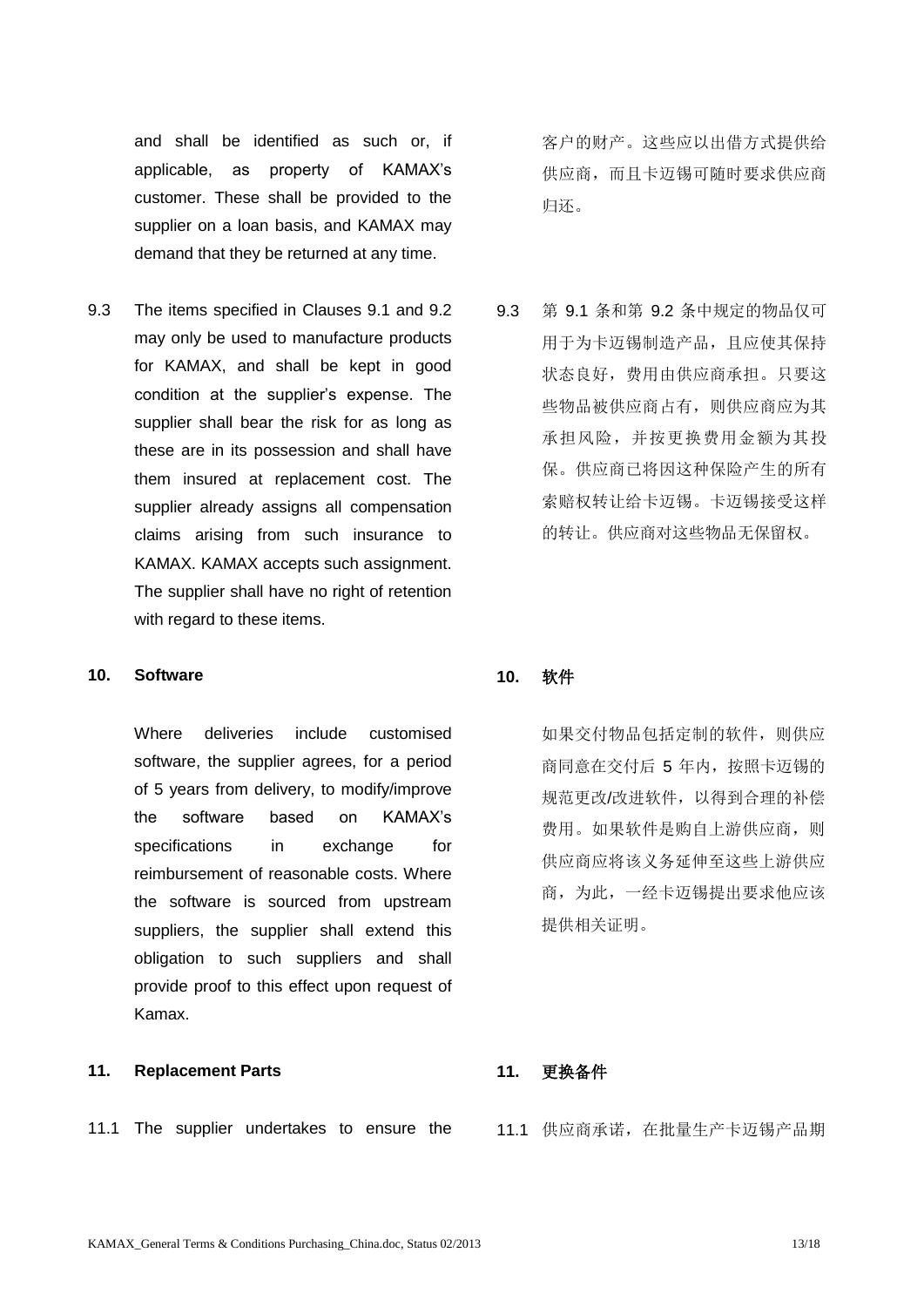supply of delivery items or parts thereof at series prices to KAMAX as replacement parts during the series production of KAMAX products in which delivery items or parts thereof are used, as well as for a further 10 (ten) years after the end of series production.

11.2 Where the production of replacement parts is discontinued after the end of the period specified in Clause 11.1, the supplier undertakes to return to KAMAX design specifications/drawings at its request.

# **12. Force Majeure / Long-Term Inability to Deliver**

Unforeseeable and unavoidable events which cannot be overcome shall release the supplier and KAMAX from their contractual obligations for the duration of the disruption plus a reasonable period for restarting production and to the extent of its effect. The affected party shall use reasonable efforts to inform the other party without undue delay on the occurrence, nature and the estimated duration of the disruption, to limit the impact of such events and to inform the other party of the end of the disruption.

# **13. Work Safety / Accident Prevention / Environmental Protection**

13.1 The supplier guarantees that at least the applicable, relevant accident prevention rules and regulations as well as the

间(其中使用了交付的产品或零件), 确保以批发价给卡迈锡供应产品或零件 作为更换备件,而且在批量生产结束后 再供应十(10)年。

11.2 如果生产更换备件在第 11.1 条规定的 时间结束后停产,则供应商承诺一经卡 迈锡要求则应归还其设计规范/图纸。

## **12.** 不可抗力**/**长期无法交付

如果发生不可预见、不可避免且无法克 服的事件,供应商和卡迈锡在受干扰期 间和重新开始生产所需的合理期间根据 不可抗力影响程度免于承担其合同义 务。受损方应尽力及时告知另一方停产 的发生、性质和预计持续的时间,以减 少此类事件的影响,并告知另一方何时 结束停产。

### **13.** 安全生产**/**预防事故**/** 环境保护

13.1 供应商保证,技术设备(装置和机械) 的结构设计(建造和工艺)起码符合适 用、相关的事故防范规章和规定以及公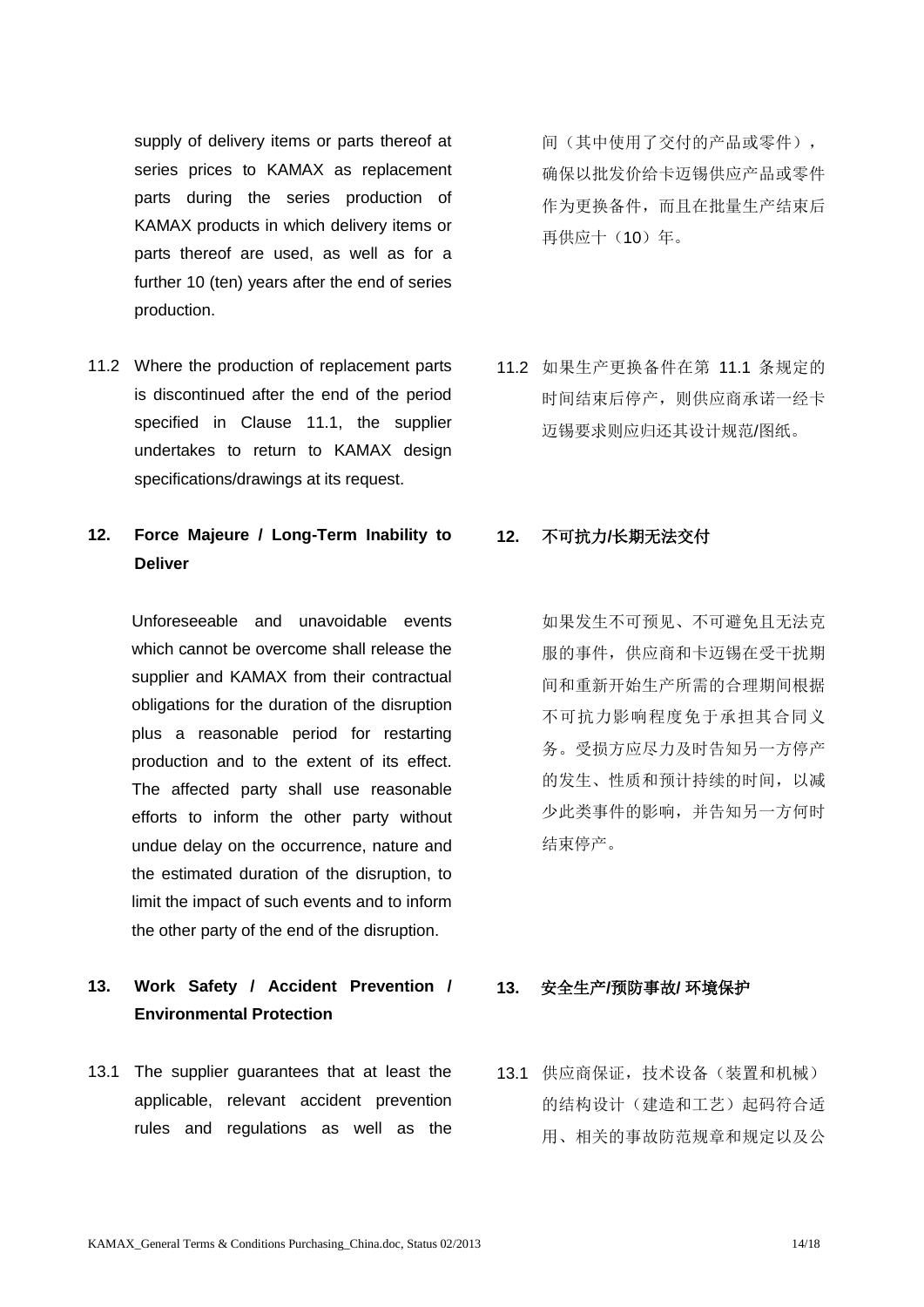generally recognised safety and occupational health rules will be met with regard to the structural design (construction and workmanship) of the technical equipment (installations and machines).

- 13.2 Any supplier who is obliged to render services and works on KAMAX's premises as part of its contract shall ensure that its legal representatives, vicarious agents and other employees are instructed of KAMAX's internal and legal requirements regarding visitors and external personnel, and shall demonstrate such instruction to KAMAX at its request. It shall also ensure that sufficient insurance coverage exists for work-related accidents.
- 13.3 Where work materials are delivered that are used for the first time by KAMAX, the supplier shall attach safety data sheets and chemical safety labels in compliance with national standards.
- 13.4 KAMAX operates an environmental management system according to DIN EN ISO 14001. The supplier's conduct shall be aimed at protecting the environment and ensuring that environmental protection is continuously improved. The supplier shall adhere to the guiding principles listed at [https://www.kamax.com/en/company/enviro](https://www.kamax.com/en/company/environment/) [nment/](https://www.kamax.com/en/company/environment/) (in the version applicable at the time the agreement is concluded, as amended).

认的有关安全和职业健康的规定。

- 13.2 任何有义务在卡迈锡的场所作为合同一 部分提供服务和进行工作的供应商, 应 确保其法定代表、各代理和其他员工被 告知卡迈锡有关访客和外来人员的内部 合法要求,且应按卡迈锡的要求向卡迈 锡演示这样的指示。供应商还应确保对 工伤事故有足够的保险额。
- 13.3 如果所交付的加工材料是卡迈锡第一次 使用的,则供应商应附上符合国家标准 的安全数据表和化学品安全标签。
- 13.4卡迈锡按照 DIN EN ISO 14001 的标准管 理环境管理体系。供应商的行为应力求保 护环境和确保环保不断改进。供应商应遵 守 [https://www.kamax.com/zh/](https://www.kamax.com/zh/企业概况/环境/)企业概况/ [环境](https://www.kamax.com/zh/企业概况/环境/)/ 所列出的指导原则(采用订立协议 时经修订的适用版本)。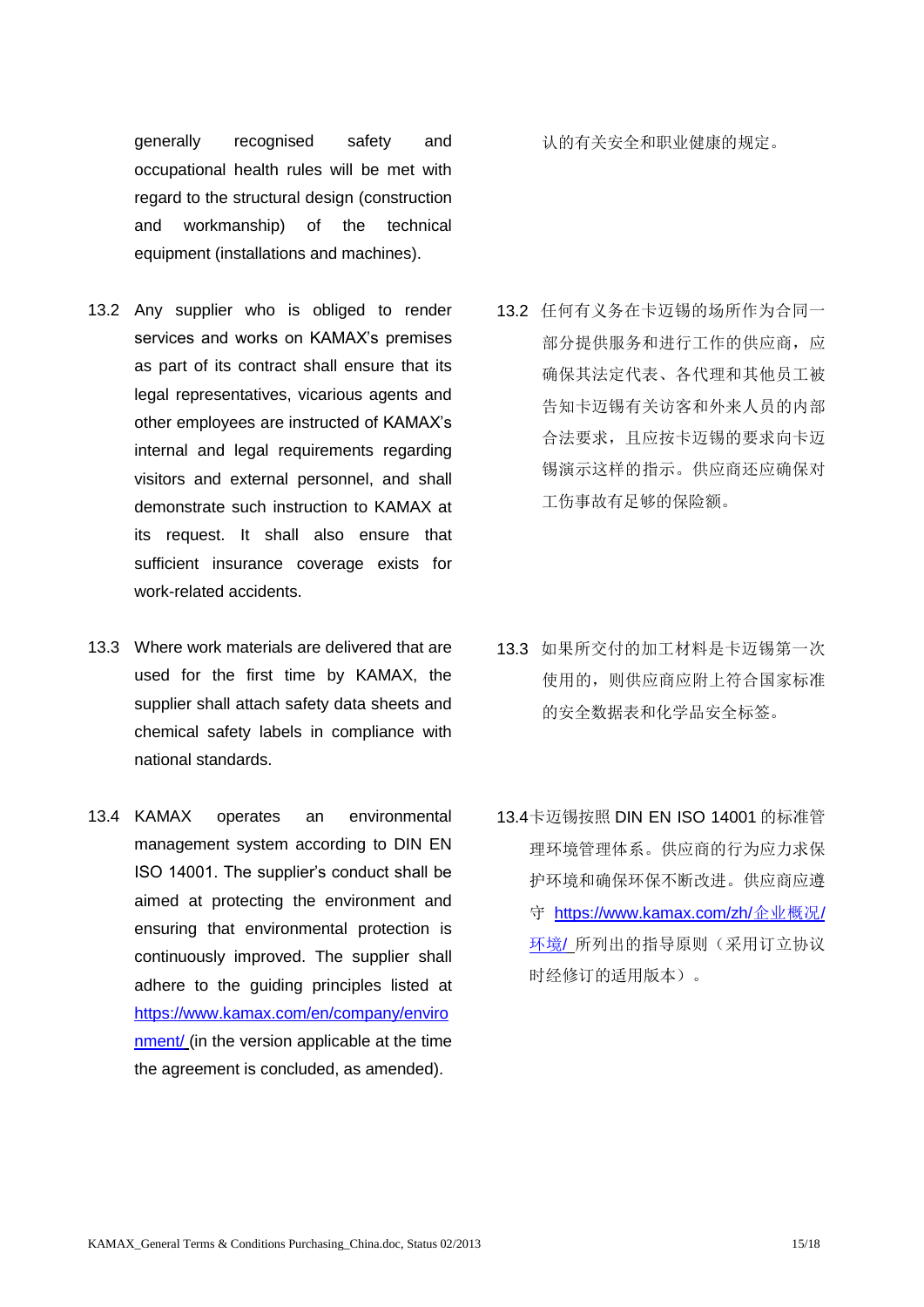### **14. Order of priority 14.** 优先顺序

In the case of conflict between the individual contractual documents, the following documents shall, to the extent they have been effectively concluded and incorporated by the parties, apply in descending order:

- individual contracts or supply agreement (generally on the basis of orders or service orders placed by KAMAX);
- call-offs:
- master agreement or similar one of framework nature (where concluded between the parties);
- quality assurance agreement ("Quality Agreement");
- these GTCP

### **15. Final Provisions 15.** 最后规定

- 15.1 The place of performance for deliveries and services shall be the destination specified by KAMAX for delivery/rendering of the service. Where no destination has been agreed, the place of performance for deliveries and services shall be the point of use desired by KAMAX in China. Where no such point of use has been specified the place of performance for deliveries and services shall be Changzhou, Jiangsu Province, PR China.
- 15.2 Please note that KAMAX stores and processes, for commercial purposes, the

如果各合同文件间存在冲突,则在经双 方签订生效并被采纳的以下文件,可按 降序采用:

- ─ 各项合同或供应协议(一般基于 卡迈锡下的订单或服务订单为 准).
- ─ 分订单;
- 主协议或(如果双方订立)类似 的框架性协议;
- 质量保证协议("质量协议"):
- 这些通用采购条款与条件。

15.1 履行交付和服务的地点应是卡迈锡规定 的交付/提供服务的目的地。如果没有约 定目的地,则履行交付和服务的地点应 是卡迈锡希望的中国使用点。如果没有 指定该使用点,则履行交付和服务的地 点应为中国江苏省常州。

15.2 请注意,出于商业目的,卡迈锡会按照 法律规定存储和处理履行协议所需的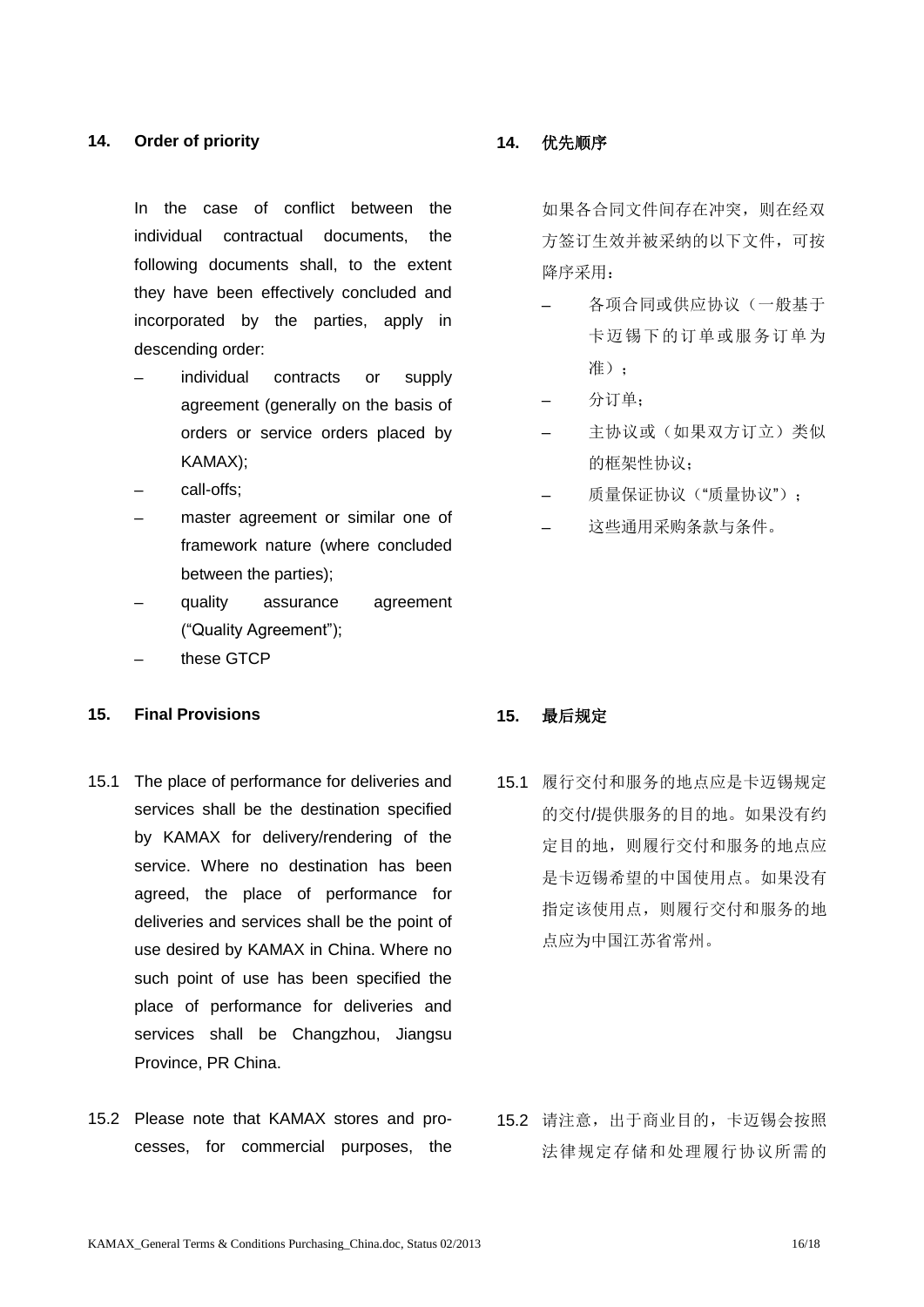(personal) data required for performance of the Agreement in compliance with statutory provisions.

15.3 Unless otherwise agreed, the business relationship between KAMAX and the supplier shall be governed exclusively by the laws of the People's Republic of China (which for the purpose of this Agreement shall exclude the Hong Kong Special Administrative Region, the Macao Special Administrative Region and Taiwan) to the exclusion of the United Nations Convention on Contracts for the International Sale of Goods (CISG).

> In the event of any dispute, controversy or claim (collectively "Dispute") arising between the parties out of or in relation to these GTCP including the related agreement(s)/contract(s) concluded, the parties shall attempt in the first instance to resolve such Dispute through friendly consultations. If the Dispute has not been resolved by friendly consultations within sixty (60) days after one party has served written notice to the other party requesting the commencement of such consultations, then any party may demand that the Dispute be referred to and finally resolved by arbitration with the China International Economic and Trade Arbitration Commission (CIETAC) in accordance with its arbitration rules. The venue of arbitration shall be Beijing. The number of arbitrators shall be one. During the arbitration, the Parties shall continue to exercise their remaining respective rights, and fulfill their

(个人)信息。

15.3 除非双方另行约定,否则,卡迈锡和供 应商之间的业务关系应仅适用中华人民 共和国法律(为履行本协议起见,这种 关系不包括香港特别行政区、澳门特别 行政区和台湾),不适用《联合国国际 货物销售合同公约(CISG)》。 如果双方因该通用采购条款与条件包括 订立的相关协议/合同发生或因与之相关 而发生的任何争议、分歧或权利主张 (统称"争议"),双方应首先力求通过 友好协商解决该争议。如果在一方向另 一方送达要求开始友好协商的书面通知 后六十(60)天内协商未果,则任何一 方可要求将该争议提交中国国际经济贸 易仲裁委员会("CIETAC"), 按照其仲 裁规则最终仲裁解决。仲裁地为北京。 设一位仲裁员。仲裁期间双方应继续行 使其合同项下的最后权利及其最后义 务,除非以上事项与争议直接相关。